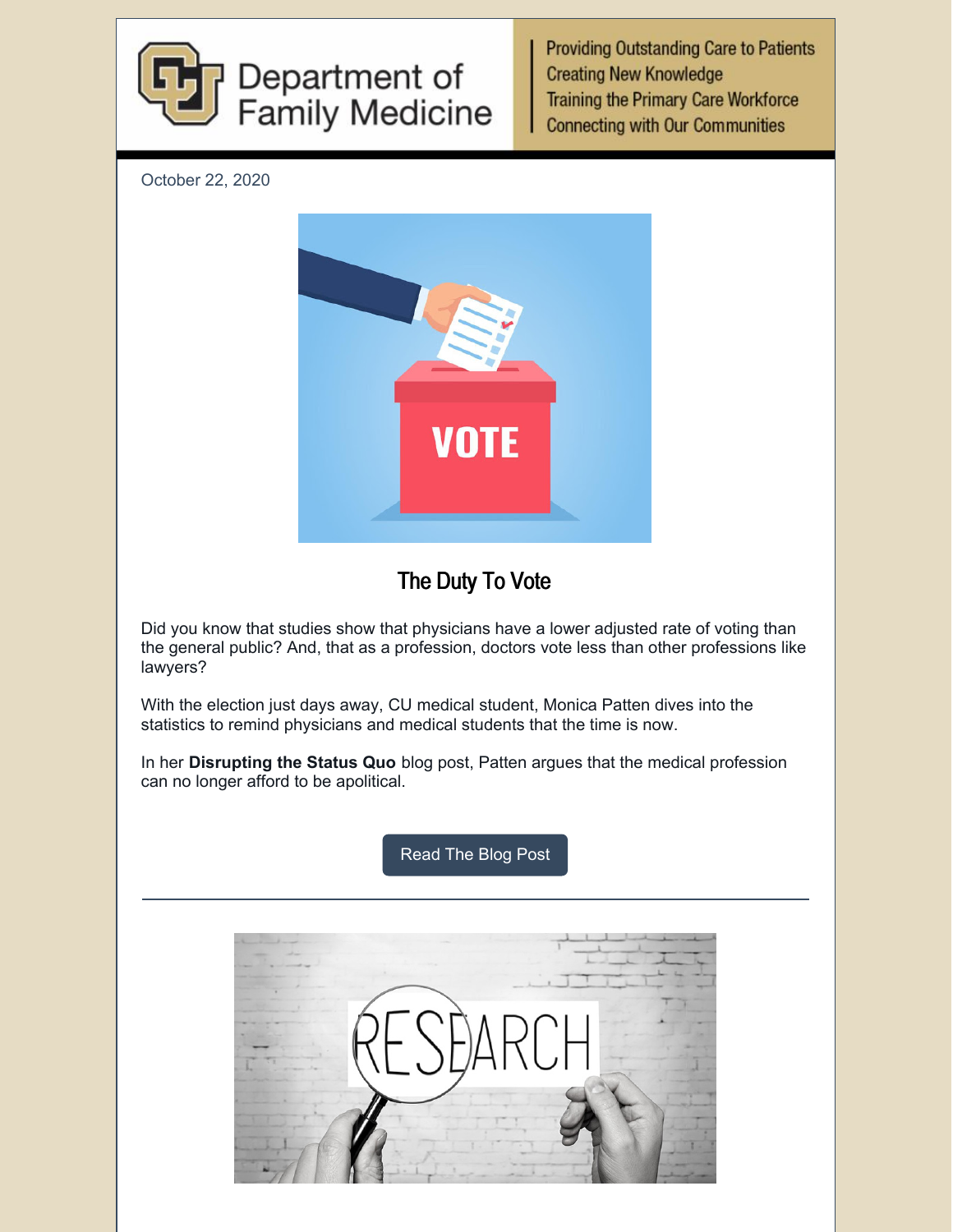## Meet HOMER! A New And Exciting Research Study

Department of Family Medicine researchers are taking on a BIG study with national scope.

The focus is treatment for opioid use disorder - specifically the beginning or induction of medication-assisted treatment (MAT).

Find out what HOMER stands for, how it will work, and the questions it hopes to answer.



## Say Hello

Congratulations are in order for our own Bonnie Jortberg and Jodi Holtrop for the successful launch of their project-related websites this month!

Bonnie's Connection to Health site showcases an online tool patients and providers can collaboratively use to better manage chronic health conditions. [Check](https://medschool.cuanschutz.edu/connectiontohealth/home) it out.

Jodi's Practical Solutions for Weight Management in Primary Care provides researchbased information and models for primary care practices to utilize in helping their patients with weight management. See it [here.](https://medschool.cuanschutz.edu/weightmanagementinprimarycare/home)

## New Video

The Rural Training Track within the University of Colorado Family Medicine Residency has a new recruitment video to share.

The overall Residency video is nearly complete, as well. We'll share that as soon as it is ready for prime time.

These videos are meant to aid in giving potential recruits a personal introduction to our programs since the pandemic has quashed traditional campus visits for now.